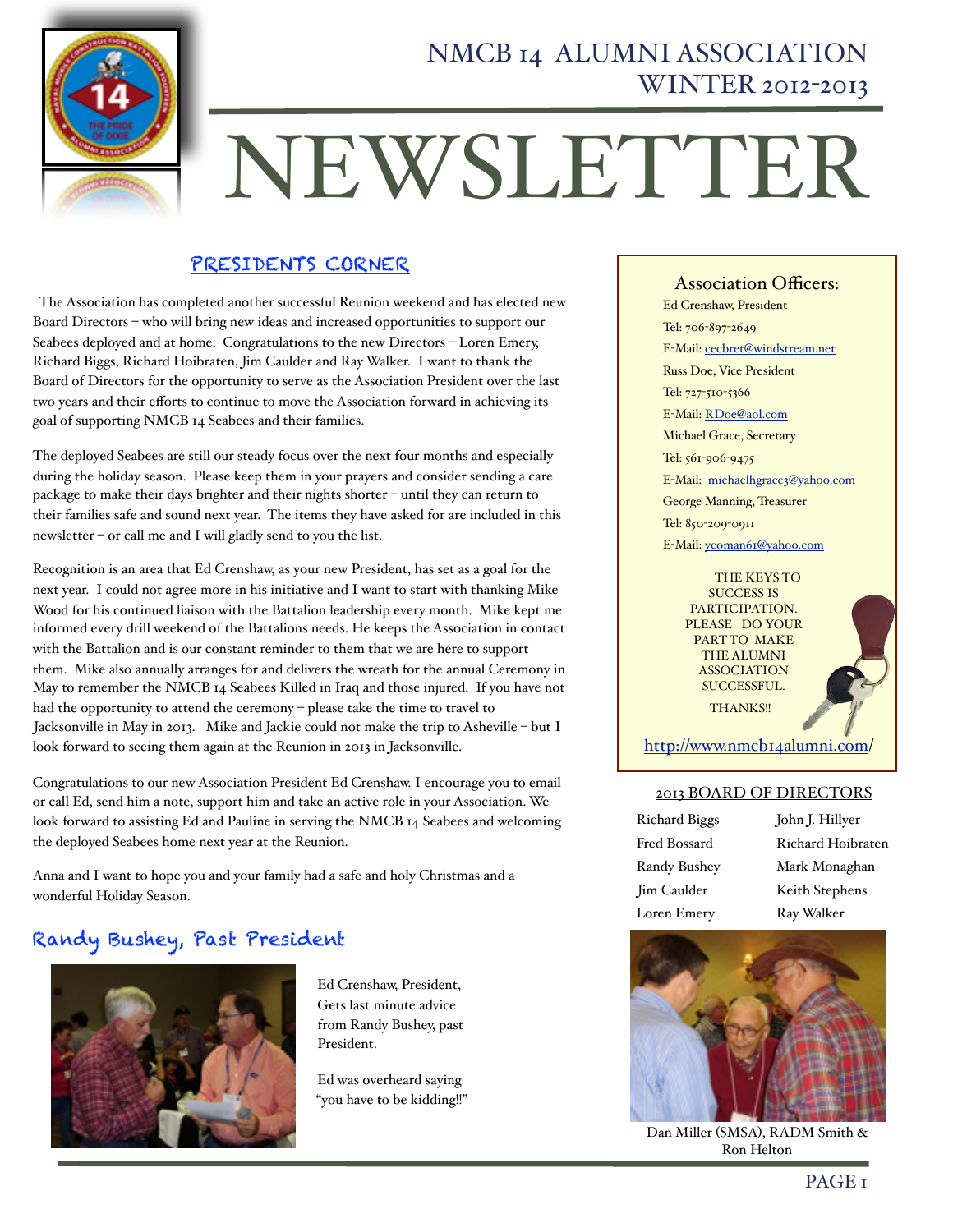

## PRESIDENTS CORNER - Continued

As we come to the end of 2012, I think we can safely say we had a successful year. We were able to assist a number of our fellow Seabees and their families and helped in giving the deploying Seabees a nice sendoff on "Family Day". The  $7<sup>th</sup>$  annual NMCB-14 Alumni reunion in beautiful Asheville, NC permitted us a wonderful time. We were able to renew old friendships and meet new folks. A big "Thank You" goes out to ALL who helped to make this a fun and enjoyable reunion.

 As we embark on a new year, I want to take this opportunity to thank the NMCB-14 Alumni Association and Board of Directors for their confidence in selecting me to serve this next year as the President of the association. I will endeavor, with the help of the Board and Officers and the entire membership, to carry out the vision that the founders set out to accomplish over seven years ago.

 2013 can be a year that we see, with the help of all, many new achievements. These will be based on the focus for which the Alumni was established; that being the support of our Seabees and their families.

I have outlined three main goals to help us in meeting these commitments:

#### 1. Support and Assistance:

 We should continue with our main focus, that being the supporting of NMCB-14 members and their families, both past and present. This year we need to place a special emphasis on our deployed Seabees. With our Alumni "Ombudsman", the Rev. Richard Hoibraten in place and our "Standards of Assistance Policy" so that we can continue to move expeditiously to fulfill the needs as they arise. We will seek the help of all our members in helping us to recognize these needs as they present themselves. With all of us working together we can insure that this will be accomplished.

#### 2. Membership:

 I would like to see a generous increase in our membership in 2013. We will rely on you, the members of the Alumni, to help us get the word out about our organization and why we were established. With the commitment of each Alumni member to recruit one new person, we could see our membership double. This shouldn't be hard to accomplish, we will look to all members and spouses, as well as the means of the internet, web page and face book, to get the word out. Lets think "out of the box" and come up with some ingenious ideas that will help us increase our membership and thereby helping the Alumni fulfill its purpose.

#### 3. Recognition:

 I would like to see our organization begin on a more regular basis, recognize the achievements of active members of the Battalion as well as others, both inside and outside our membership. Those who's unselfish actions are working to make this an organization that we are all proud of.

As we move into the year 2013 I hope I can depend on YOU, our most valued asset, the members of the NMCB-14 Alumni Association, to continue the support you have so willingly demonstrated in the past years. We can all pull together and develop ideas that will enable us to fulfill the mission of supporting our Seabees and their families of NMCB-14.

As the Holidays approach Pauline and I want to wish each and everyone of you the Happiest of Holidays and a wonderful New Year. Please keep in your thoughts and prayers our deployed troops and their families throughout the upcoming year. Merry Christmas and may God bless.

# Ed Crenshaw, President

Marriott Hotel



#### EIGHTH REUNION CALENDAR

#### 12 - 15 SEPTEMBER 2013

610 Wells Road, Orange Park, FL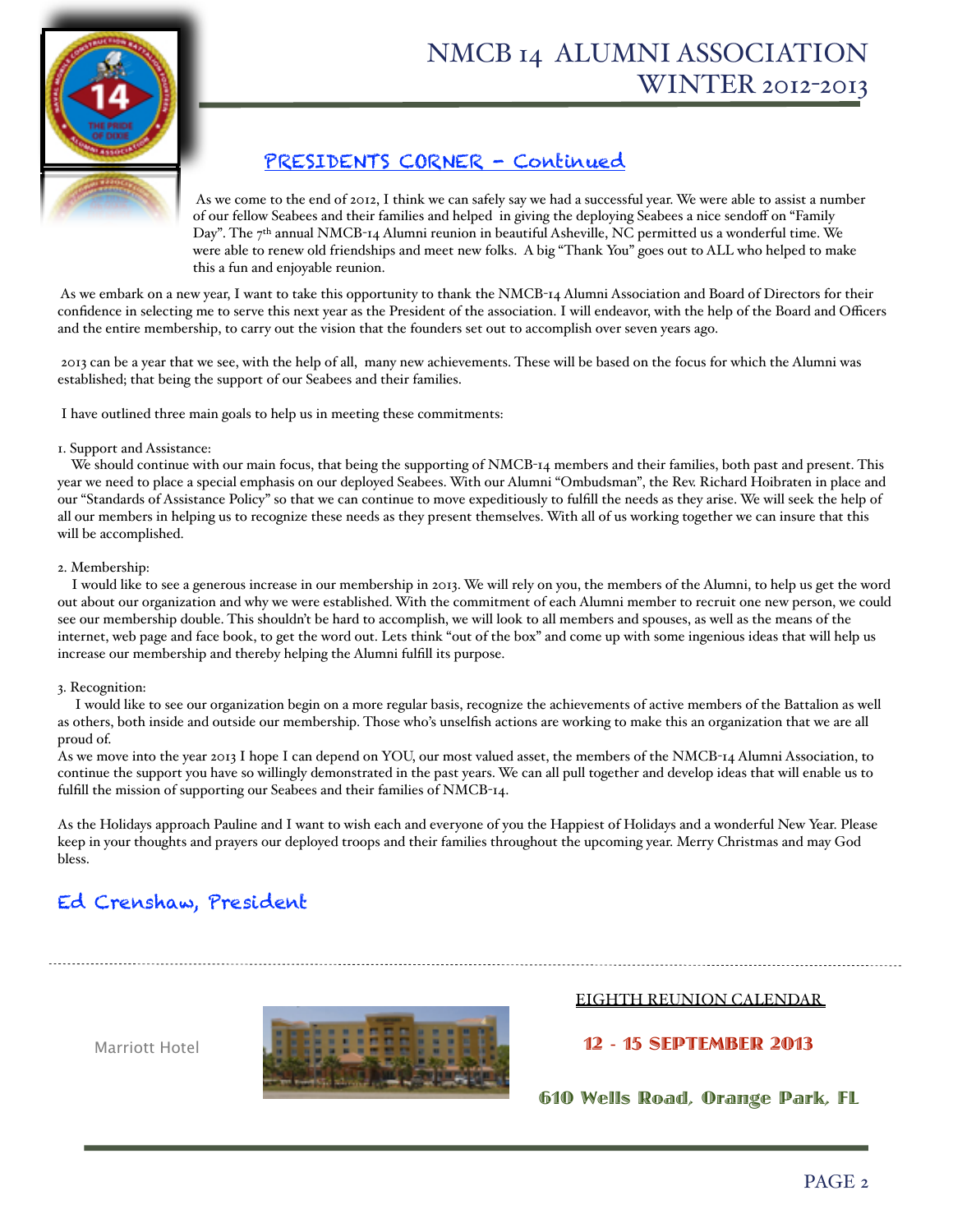

#### WWII LIFE MEMBERS

James D. Rothermel Andrew Parretti

#### LIFE MEMBERS

Russell Doe Robert Rehkopf Fred S. Bossard Peter R. Brown John Dux Ronald L. Helton Terry B. Jamison John R. Johnson Randall Bushey George Milian Edward N. Orange William Purkis Glenn A. Smith John T. Larsen Kenneth Erickson Mike Wood Michael Grace Mark Monaghan William C.Charvat Charles Sheppard William Memory Vernon Morris Richard Biggs Randall McGhee U.J.C. Tom Williams Donald N. Bridges Ernest Burzumato George A. Manning Richard Mayo Richard Hoibraten Kenneth Morgan James Caulder Chris O. Snell, Jr. Charles Hickey William McCallum Tommie Tyler

William Travis Joseph Kolodziej Grey Duncan Charles Miller Alton F. Robertson Calvin Riley Gregg Harkness Ronald I. Russell Johnnie Nash Hilrie Kemp, Jr William Pye Loren Emery Randall Felton Terry Bailey Charles Famshaw Peter J. Araneo Thomas "Ed" Clark Leo Bennett Harold J. Murray John J. Hillyer III James A. Gold Peter R. Herrick Robert Tuten Raymond C. Walker Ronald Philpott Raleigh Ward Ed Crenshaw James R. Kautz Wilson K. Hunter John Walker Paul Mitchell Garry L. Chitwood William Smith Keith Stephens David Tilki Thomas Kleschka Stan Bartholomew Herman Polston Samantha Wood Stephen Clark Clarence Dukart Robert Newman Mrs. Dee Brockway Fred W. Ainsburg Ronald L. Dollar Edgar McGee

# NMCB 14 ALUMNI ASSOCIATION WINTER 2012-2013

Gary Sturm Patrick B. Upshaw Shirley Williams Stella Langel

#### ANNUALS (2013)

James F. George Dwight Hamborsky Charles Hayman Edmund Parada, Jr. Jerry Kautz David Cherry Lloyd Hawthorne Bob Litten Normand Dupuis

#### MEMORIALS

John J. Hillyer Jr. Fred Huntley Donald L. Billstone Jim Knox Ron Patterson James V Carney \* Elmer Finch \* Boaz Blosser \* Jason Dwelley \*\* Chris Dickerson \*\* Ronald Ginther \*\* Robert Jenkins \*\* Trace Dossett \*\* Scott McHugh \*\* Michael Anderson \*\* David Ludovici Al Cardenelli Marlin Cochran John Finley Bill Kramer Ed Ripoli Bill Schram Harvey Warren John Witzman Bob Brockway William P. Shiver \* WW II \*\* Iraq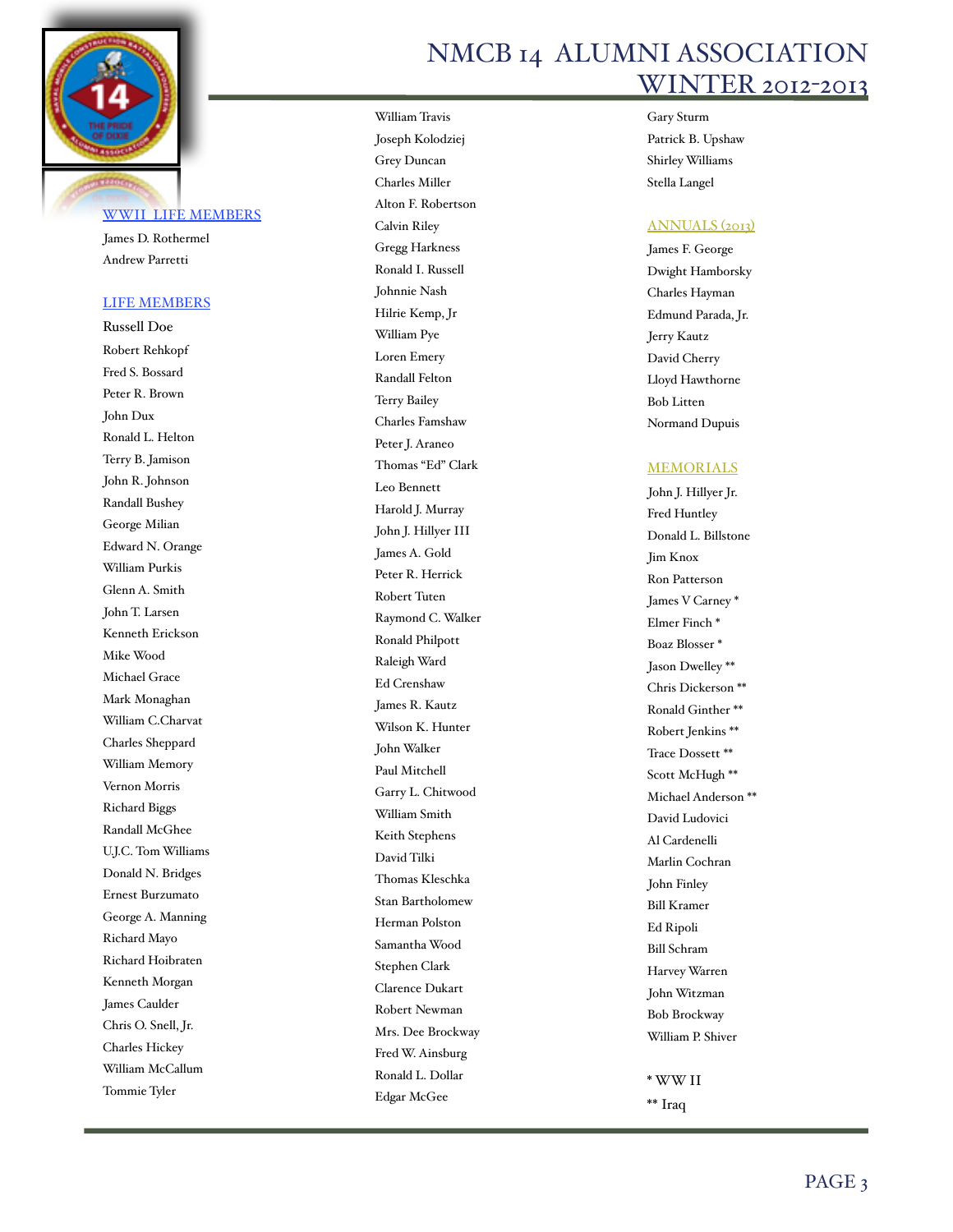

#### ALUMNI and BATTALION NEWS

 There is an old saying "That nothing is forever". Alas, that saying will soon apply to the NMCB 14 RSS, fondly remembered by many of as "the PDS". Along with the pending decommissioning of NMCB 24 and the Third Regiment, the Navy has decided to move NMCB 14 into the soon to be vacated (September 2013) NCR 3 spaces in Atlanta. This news will have an affect on several issues including what to do with the Historical Center and the KIA/WIA Memorial. Fortunately, we have some very capable individuals working with the Battalion Command to address these issues and more. Our thanks especially to Jim Gold and Mike Wood.

Past President, Randy Bushey, Mike Wood and Jim Gold, met with the new Battalion CO, CDR Todd Smith and Command Master Chief, Tom Thomas. Items of interest learned during this visit are: 1) Reserve Seabees are The Reserve Seabees are going to a 2-1-0 drill base where they drill 4 days per quarter in Gulfport (the 3 East Coast Seabee BNs - and the 3 West Coast BNs in Port Hueneme) - 1 drill at the reserve center - and 1 month they do not drill. All the officers are to drill in Atlanta - as travel funding allows. 2). They suggested that the Memorial be moved to Patriot park near the airplane exhibit at the entrance of the Base. The Alumni Association will consider helping with moving expenses - or solicit local contractors with ties to the Seabees to contribute labor and equipment. We will also need to coordinate with the base PWO. 3). The Heritage Center will need to be relocated. This should happen sometime before the 3rd quarter of 2013. The recommended locations were: a) on NAS JAX or b) Port Hueneme, 4) The Memorial Service will be held in May 2013. Randy offered that we again provide the wreath. A Board of Directors Meeting will be scheduled at the site to bring resolution to the above items regarding the Memorial and Heritage Center, to the extent possible. 5) Furnishing of work gloves were still a problem with the deployed Seabees. The new CMC indicated that the gloves in the supply system are not heavy duty and wear out quickly. They are not like the professional mechanics gloves purchased in the public sector. (See article nearby for "Care Packages.")

ADVERTISING

 Get your business booming. Send in your business card and \$25.00 to Fred Bossard (made payable to NMCB 14 Alumni Association) for inclusion to our advertising section, good for three issues.

 All advertising proceeds contribute to our primary goal of aiding and assisting KIA families and WIA and their families.



## ALUMNI FACES

Left to Right:

1) Charlie Shepard, 2) Dee & Robin Brockway 3) Kay & Tom Klescka, 4) Jack & Juanita Araneo

#### NMCB 14 "CARE PACKAGE" SUPPORT

 Our December email request to support NMCB 14's Afghan Detachment with "Care Packages" was well received. News of the Detachment's needs spread far and wide not only within the Alumni Association and past Battalion members, but also to several "civilian" organizations. There may be other persons and/or organization other than those listed below that responded to the call and we apologize to those that we may have missed. To all - we sincerely THANK YOU for your generosity and support of our Seabee troops. Following is a list (in no particular order) of those whom we are aware that sent packages. Again, there may be others.

Alumni Members " " " Former NMCB 14 Russ Doe, Ed Crenshaw " Tim O'Keefe Johnnie Nash, Ron Helton " EO2 Willet (Miami Det Jim (& Karen) Gold, Mark Monaghan Mark (& Rhonda) Emerson

EOCS Stephen Clark, Glenn Smith, Fred Bossard

#### Others

Sammie Duan, LCDR Harvey Lusk, Kelli Busch, Irene Pellacore

The Ivy Log Baptist Church of Blairsville, GA

Sheila O'Neal & the "Nehemiah 52" Adult Sunday School Class, Mountain Park First Baptist Church, Stone Mountain, GA

Sarasota County (FL) School Board, The Village of North Palm Beach and Support Our Troops USA

American Legion Post 277, American Legion Post 201

 Some of the items sent included are: Over 145 pair woolen socks, over 7 dozen pair gloves, 20 MP3 players, candy, beef jerky, bar soap, razors, toothpaste & brushes, dental floss, skin lotion, cocoa butter, sunscreen, hand and personal care wipes, 36 microwave popcorn, 12 lbs of pistachios and much more. You all are hero's and and GREAT Americans. THANKS AGAIN!

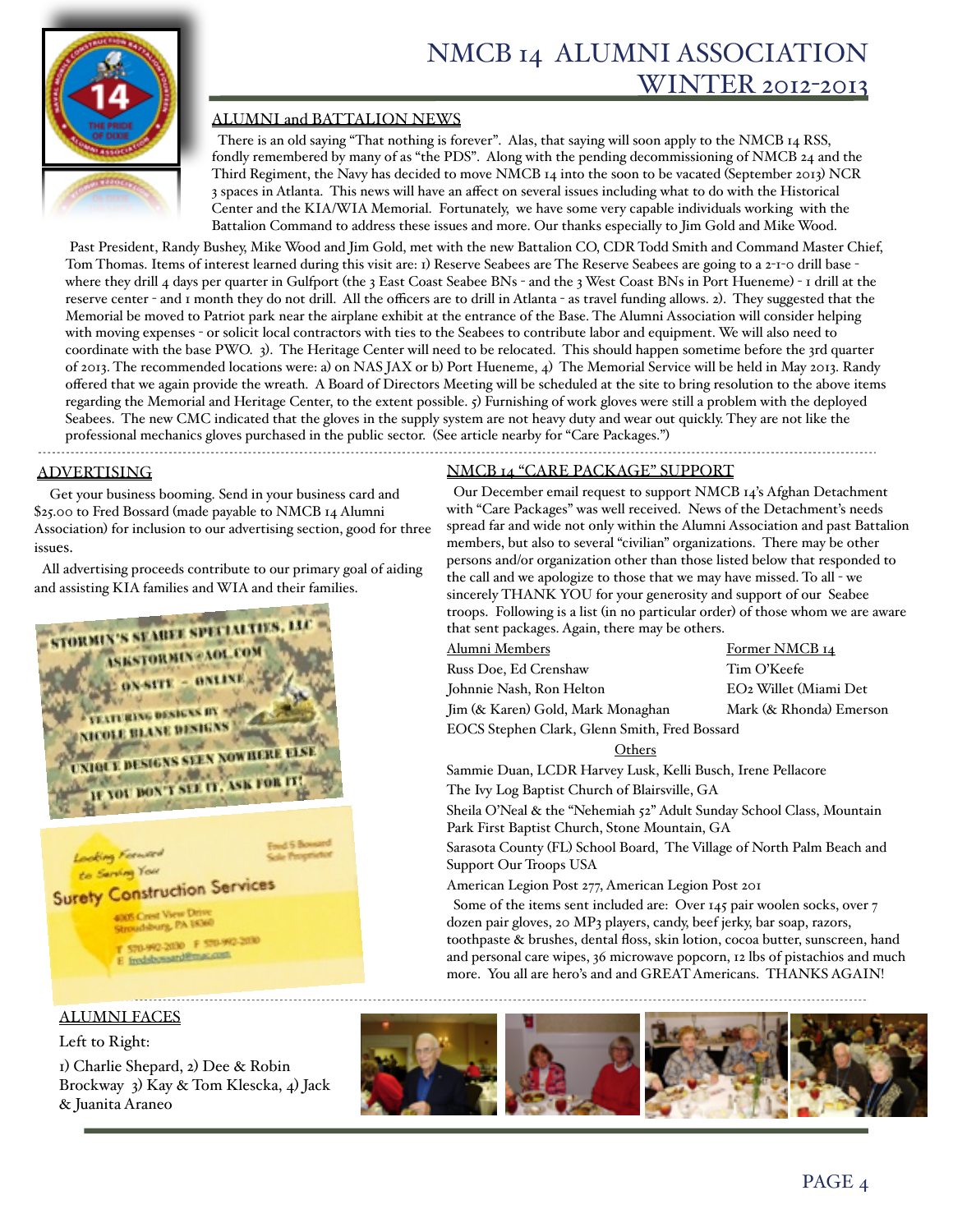

#### ALUMNI and BATTALION FAMILY DAY

 On 26 August 2012, prior to deploying a 200 man Detachment (Det 4) NNCB 14, with support from the Alumni Association, held a FAMILY DAY at Kessler AFB in Biloxi, MS. The purpose for which was to provide a stress free pre-deployment day in which the families could relax and enjoy the festivities instead of having to cook, clean up and do other chores.

 Our support was to provide catered meals and drinks to those families and others involved in pre-activities. From all accounts, the day was a total success as the nearby photos testify to. Additional support was provided for emergency travel for a Seabee return home and/or gas for families return trips home.

Navy Credit Union Support

Families Talking it Over

Below are email notes expressing thanks for our support.

*On behalf of NMCB-14 Forward Det and LCDR Croce. We would like to thank you for your generous donation on behalf of our Family Day being held AUG 26th. Your commitment to helping our Mobilization needs is sincerely appreciated. Once again for your generous support,it wil boost the moral of our Troops.*

*Very Respectfuly SW1(SCW)Drake NMCB-14* 



Enjoying the Water Slide



Chowing Down



BUC Driskell & Glenn Smith

*Thank you for everything to make the Family Day a success for the troops. There was a good turn out. of troops and their family. We had AT&T Pioneers to help with setup and meal serving. They also had activities and door prizes for the troops.I spoke with BUC Capozzi about the ticket he purchased and I wil take the excess money to cover the emergency leave ticket cost.Once again thank you for al the support fom NMCB 14 Alumni. Your contributions made it possible for everyone to have a fun and relaxing Sunday. V/R, BUC(SCW)Driskell.*  $\frac{1}{2}$  +  $\frac{1}{2}$  +  $\frac{1}{2}$  +  $\frac{1}{2}$  +  $\frac{1}{2}$  +  $\frac{1}{2}$  +  $\frac{1}{2}$  +  $\frac{1}{2}$  +  $\frac{1}{2}$  +  $\frac{1}{2}$  +  $\frac{1}{2}$  +  $\frac{1}{2}$  +  $\frac{1}{2}$  +  $\frac{1}{2}$  +  $\frac{1}{2}$ 

#### BATTALION DETACHMENT NEWS FROM AFGHANISTAN

 LCDR Croce, the Detachment OIC, in addition to his regular duties, has been kept busy by Ed Crenshaw, our new President, by furnishing pictures and other news to him via Facebook. Those of you who use Facebook (the editor doesn't) can get more NMCB 14 Det news at this link on Facebook: NMCB 14 Alumni/"Southern Pride". By all accounts, NMCB 14 Seabees as usual, are performing in an outstanding manner. The Alumni Association in conjunction with many others (see nearby article) have sent many "Care Packages" to them.

 On a sad note, two Seabees (one E-6 and one  $E-5$ ) were wounded in action early in the deployment by indirect fire resulting in non-life injuries. The E-6 suffered fragmentation injuries to his neck and shoulder. He was treated and sent to Germany for further testing. The E-5 suffered minor wounds to his shoulder and arm. He since has returned to full duty.

Both members were awarded Purple Hearts by Commander, CJSOTF.

 Please continue to keep the members, their families and all of our deployed personnel in your thoughts and prayers. They continue to do an outstanding job in support of the mission.



*CS2 (SWC) Segio Gomez is awarded NMCB FOURTEEN 2012 Deployment Junior Sailor of the Year*





Build Team Two's modified B-hut structure completed for the Special Operations Forces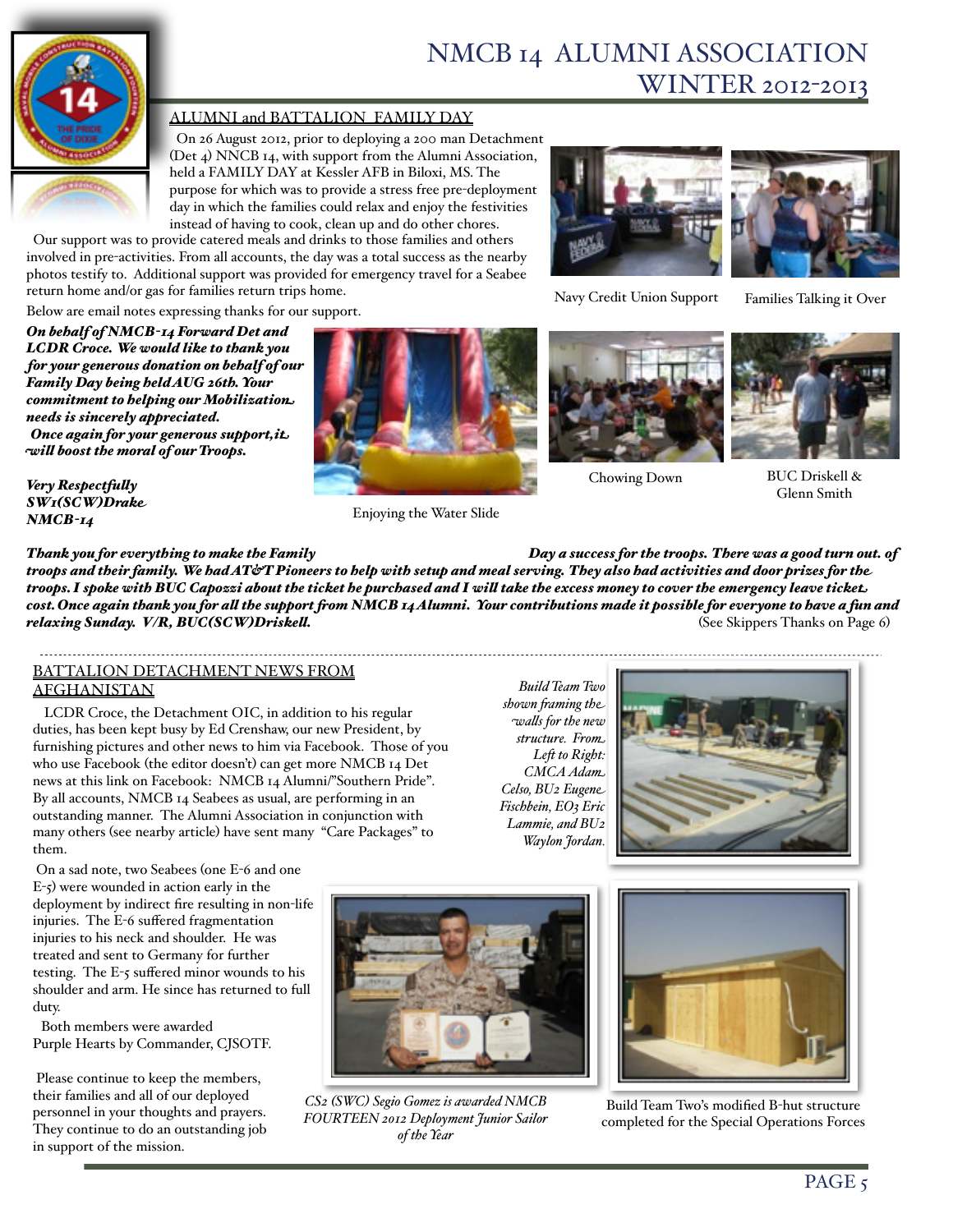

#### REUNION HIGHLIGHTS AND NEWS

 This year's reunion, like our others before, was one where each day seemed to go by faster than the one before. The days were filled with meeting and greeting friends, Board Meetings, general meetings, tours of Asheville and the Biltmore House and much more. The Marriott Resort's staffed skillfully executed our planned events, but also, all of our last minute requests. They were great in every respect.

 Even though a few folks had some issue navigating Asheville's busy interstate approach to the Hotel's entrances (especially during rush hour with a major accident on Thursday night), the reunion overall was a huge success. The Hospitality Room alone was worth booking our reunion at this location. The "Blue Grass" theme for Saturday night was a big hit as was our entertainment. (See photo at right and Odd's 'n End's nearby.) Asheville's plethora of restaurants, bars, and visitor sites left all with many memories to talk about at future reunions.

 This year's President's Luncheon with Spouses again kicked off our planned events and like last year's was huge success; so much so that four members joined twenty-five or so Spouses. They obviously recognized a good deal when they saw it.

 Later Friday afternoon, we had two very informative presentations. First from Carli Adams from the Asheville Chamber of Commerce. Carli's slide presentation was very informative, especially for the first time visitors to Asheville. After Carli, Dan Miller who is with the Seabee Memorial Scholarship Association, gave an update on the SMSA fund raising efforts and the some of the recipients of SMSA scholarships. He also spoke about the Fallen Seabee program as well as the status of the NMCB 14 Scholarship fund. Satuday, our speaker CAPT Sean McDonnell, 14's former CO, enlightened on the Navy's re-alignment and/or de-commissioning of active and reserve which will take place in 2013. NMCB 24 and RNCR3 will fall to the axe this year.. Sunday, the BOD set their goals for 2013 and at breakfast the new officers were introduced. A tribute to 14's departed along with a "Missing Man" ceremony closed out this years activities. See you all next year!

#### TIDBITS FROM ED CRENSHAW

#### New Officers and Board Members

I want to welcome the NEW officers and Board members for 2013. I am honored to have been selected to serve as President for 2013. Russ Doe is our new Vice President. Mike Grace and George Manning graciously consented to continue to serve respectively, as Secretary and Treasurer, respectfully, for the upcoming year.

We are also fortunate to have the following join us as new members to the Board of Directors for the Alumni Association. We welcome the following:

Richard Biggs, Jim Caulder, Loren Emery Richard Hoibraten, and Ray Walker.

I look forward to working with all the new and existing members of the Board of Directors and Officers in this upcoming year.

#### Spousal Support

We are thankful for the continued support of our spouses. Your support with fresh ideas and your desire to help in the furtherance of the

commitments of the Alumni is truly appreciated. Pauline Crenshaw will act this year as the "Spouse Contact Person". She will be in contact with the spouses throughout the year to help develop and implement new ideas that will help with the continued success of the Alumni. Please feel free to contact her with your ideas. Her email address is: cardsbypauline@windstream.net and can be reached by telephone at 706-897-4240.

#### FACEBOOK-WEB PAGE

For those who may not be aware we set up a "face book" site over two years ago. The face book site was established as a means for members of NMCB-14 and the Alumni to stay in touch. This social media site now has almost 200 friends. It allows many to stay in touch with the deployed troops as well as a means to get the word out when there is a specific need. If you have a face book account just type in NMCB 14"Southern Pride"/ NMCB 14 Alumni Association, to gain access to the site. If you do not currently have a face book account just go to www.facebook.com to establish your account.



Ric Ledford andThe Reems Creek Incident Entertained after 7th Reunion Dinner

#### FAMILY DAY SKIPPERS THANK YOU

Master Chief Villacorta and I attended the Family Day at Keesler AFB on August 26 and it was a fantastic event. Thank you and the Alumni Association for the great support. Great food and great activities for our members and their families just before they head out the door. Our members were very appreciative of the opportunity to relax after being in the field for a week, have someone else prepare and serve them food and entertain the family. Thanks again for the outstanding support! Sean McDonell

> The spouses of the NMCB-14 Alumni Association requested and now have their own face book site to stay in touch. If you have an account just type in "Honey Bee's" of NMCB-14 Alumni. Get in touch, start face booking……..

> Keith Stephens our Alumni "Web Master" is doing a exemplary job in maintaining the NMCB-14 Alumni web page. After a "bug" some two months ago shut down the web page, Keith completely reworked the site and it is now up and running. With the web page you can stay current with all the events pertaining to the Alumni. There is a photo section also on the web page. We would like for you to send your photos to Keith. He can then published them on the web page. Again thanks to Keith for all the time and hard work he has graciously donated to make this a great web page. The web page address is:

<http://www.nmcb14alumni.com>